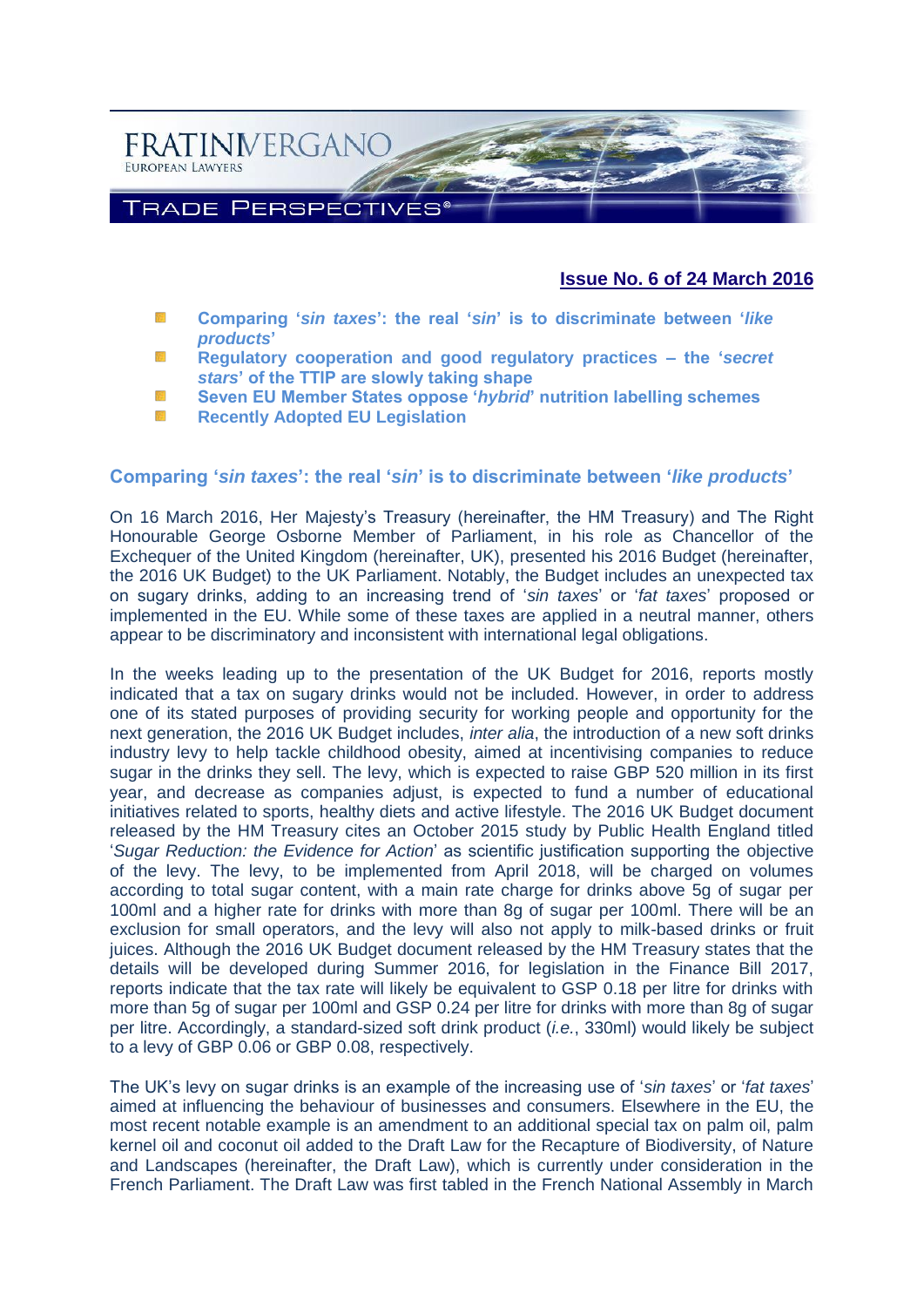2014, where, for the most part, it included amendments to the French Environmental Code. The French National Assembly adopted the Draft Law at its first reading a year later in March 2015, and it was then sent to the French Senate for consideration. In January 2016, French Senators, including members of the '*Groupe écologiste*', tabled, and later adopted, an amendment to the Draft Law that would have increased the tax on palm oil, palm kernel oil and coconut oil, in their natural state and in food products, to EUR 300 per tonne in 2017, EU 500 per tonne in 2018, EUR 700 per tonne in 2019 and EUR 900 starting in 2020, and which would have then been raised again each year on 1 January starting in 2021. After returning to the French National Assembly for its second reading, amendments were again made to the Draft Law so that the current tax rates applicable to palm oil, palm kernel oil and coconut oil would be increased by EUR 30 per tonne in 2017, EUR 50 per tonne in 2018, EUR 70 per tonne in 2019, and EUR 90 per tonne in 2020. In addition, members of the French National Assembly proposed an exemption to said special tax, so that oils qualifying under (unspecified) environmental sustainability criteria would not be taxed. The French National Assembly adopted the revised version of the Draft Law, which is now again under consideration by the French Senate.

The implementation of such '*sin or fat taxes*' raise potential WTO concerns, as evidenced by reports of the discussions taking place during meetings of the WTO Committee on Technical Barriers to Trade (hereinafter, TBT Committee). Reports indicate, for instance, that at the most recent meeting of the TBT Committee on 9-10 March 2016, Indonesia raised a '*specific trade concern*' with respect to the French Draft Law on Biodiversity. Indonesia emphasised that the relevant provision in the Draft Law creates prices discrimination *vis-à-vis* other oils, which will make palm oil and palm kernel oil uncompetitive against other vegetable oils used by the food industry. In the context of the WTO, the most relevant international obligations are found in Article III:2 of the General Agreement on Tariffs and Trade 1994 (hereinafter, the GATT), which requires WTO Members not discriminate foreign products against '*like*' domestic products. The first sentence of Article III:2 of the GATT provides that the products of the territory of any WTO Member imported into the territory of any other WTO Member shall not be subject, directly or indirectly, to internal taxes or other internal charges in excess of those applied, directly or indirectly, to '*like*' domestic products. Additionally, the second sentence of Article III:2 of the GATT requires that directly competitive and substitutable products be similarly taxed and that duties, charges or other charges not be applied so as to afford protection to domestic products. According to, *inter alia*, the WTO Appellate Body Report in *Korea – Alcohol*, the scope of products protected under the second sentence of Article III:2 is broader than under the first sentence. Regardless, singling out specific products to be taxed in a certain way and differently than '*like products*' raises the question of a possible discriminatory measure. While this is always determined on a case-by-case basis, the vast differences in the envisaged taxation regarding palm oil and the indirect protection of other vegetable oils suggest that Draft Law is likely inconsistent with WTO law.

The inclusion of an exemption for palm oil, palm kernel oil and coconut oil that meet environmental sustainability criteria also raises potential WTO-consistency issues under the TBT Agreement. The TBT Agreement applies to technical regulations, which are defined as documents that '*lay down product characteristics or their related processes and production methods, including the applicable administrative provisions, with which compliance is mandatory*'. WTO '*jurisprudence*' demonstrates that technical regulations: (i) apply to an identifiable product or group of products; (ii) lay down one or more product characteristics, which may be intrinsic (such as composition and size) or related to the product (such as identification, presentation, and appearance), positive or negative; and (iii) be mandatory. The inclusion of environmental sustainability criteria in the Draft Law likely makes it a technical regulation, inasmuch as it can be argued that it is contained in a document (*i.e.*, the Draft Law); it relates to an identified group of products (*i.e.*, palm oil, palm kernel oil and coconut oil); and its application is mandatory, insomuch as the exemption only applies if the criteria is met (as further clarified in the *US-Tuna II* dispute, see *Trade Perspectives*, [Issue](http://www.fratinivergano.eu/static/upload/1/1/Issue_No._10_(18-5)_.pdf)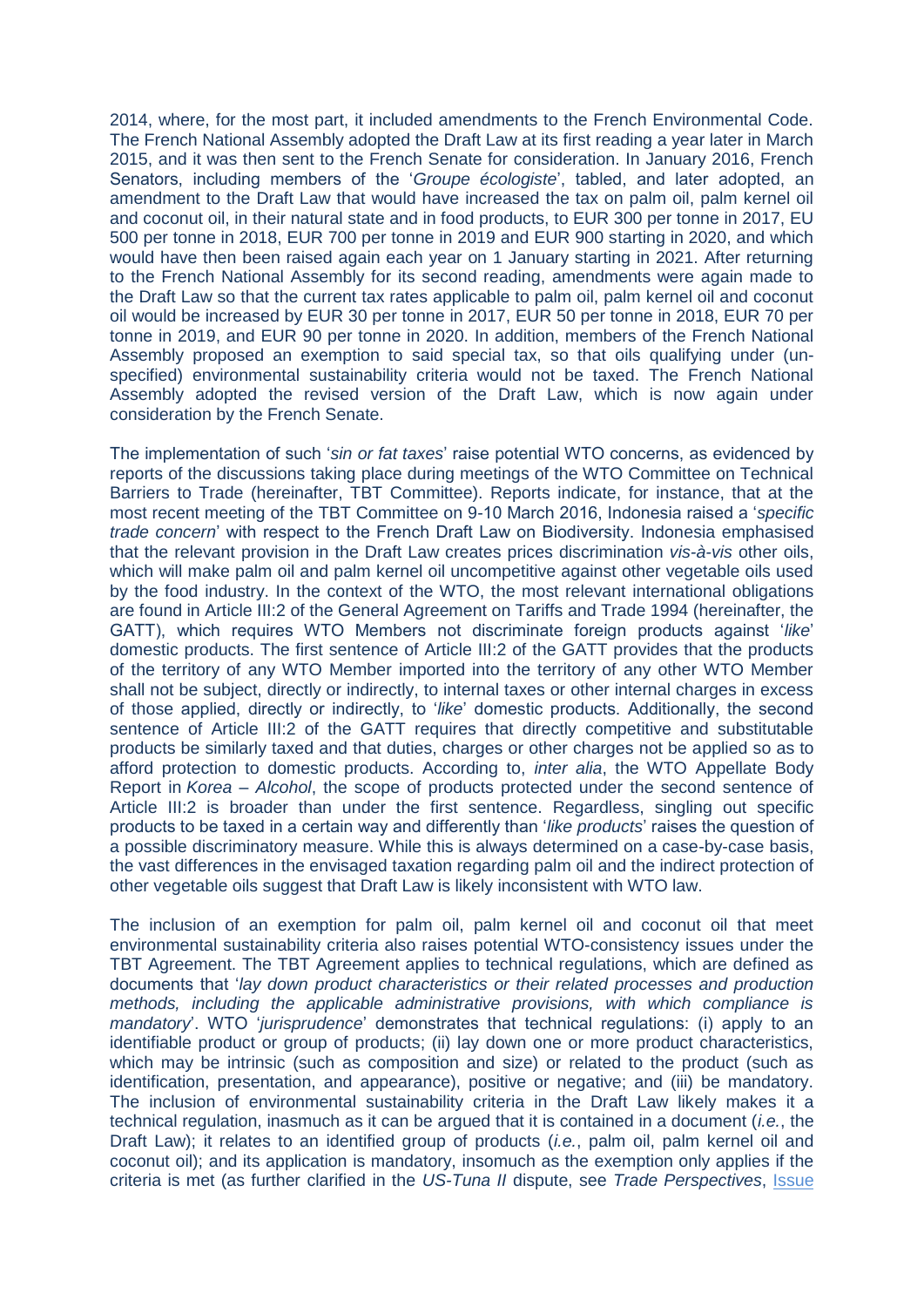[No. 10 of 18 May 2012\)](http://www.fratinivergano.eu/static/upload/1/1/Issue_No._10_(18-5)_.pdf). Article 2.1 of the TBT Agreement requires WTO Members to ensure that technical regulations do not result in discriminatory treatment *vis-à-vis* the like product of national origin or originating in any other country, reflecting the national treatment obligations under Article III of the GATT. Article 2.2 of the TBT Agreement requires WTO Members to ensure that technical regulations are not prepared, adopted, or applied with a view to, or with the effect of, creating unnecessary obstacles to international trade and that are based on a risk assessment that factors-in, *inter alia*, available scientific information. In addition to the discriminatory nature of the additional tax on palm oil, palm kernel oil and coconut oil contained in the Draft Law, there is no evidence that France completed a risk assessment based on scientific information. In fact, the Draft Law contains no reference to the actual environmental sustainable criteria that would apply, if implemented.

Although the UK's levy on sugary drinks appears to include some exemptions for milk-based drinks and fruit drinks, which would need to be better understood, it does not appear to discriminate between types of sugar. That is to say, for instance, that drinks are taxed regardless of whether they include beet sugar or cane sugar, or whether they include brown sugar or white sugar. To contrast, the French Draft Law on Biodiversity singles out and discriminates against palm oil, palm kernel oil, and coconut oil. If the measure were to be truly dictated by otherwise legitimate health policies and objectives (*i.e.*, the fight against obesity and the prevention of cardiovascular diseases), French taxation should tackle the excessive consumption of saturated fats in food products, independently of the origin of the fat. In other words, the level of taxation should be tailored to the amount of saturated fats present in food products, thereby impacting all '*like products*' (*i.e.*, all fats in food products derived both from vegetable oils and animal fats). It must be scientifically-based and neutral in its application. Sadly, as the proposed amendment currently stands, it does not appear to be scientifically-based and it is certainly not neutral. It singles out a handful of vegetable oils and targets them instead of targeting saturated fats. The level of taxation among vegetable oils appears to remain different and animal fats, which are often more dangerous than fats from vegetable oils, do not appear to be taxed at all. In terms of the applicable WTO and EU principles of non-discrimination, that is as big a '*sin*' as the one that the French legislator claims to intend to fight with its '*sin tax*'. The UK proposal, as it stands and as it is currently understood, shows that a non-discriminatory alternative exists. Hopefully, the final French measure, if adopted, will not require WTO and EU litigation to achieve such a nondiscriminatory and product-neutral alternative approach.

### <span id="page-2-0"></span>**Regulatory cooperation and good regulatory practices – the '***secret stars***' of the TTIP are slowly taking shape**

The issues of regulatory cooperation and good regulatory practices are becoming increasingly important elements of preferential trade agreements (hereinafter, PTAs). This is especially true for the upcoming Transatlantic Trade and Investment Partnership (hereinafter, TTIP), which the EU and the US have been negotiating since 2013. In April 2015, the EU tabled its first proposal for the Chapter on '*Regulatory Cooperation*' to be included in the TTIP. After further discussions, revised proposals for the Chapter's sections on '*Regulatory Cooperation*', as well as on '*Good Regulatory Practices*' (hereinafter, GRPs), have been developed, were tabled during the twelfth round of negotiations at the end of February 2016, and have subsequently been officially published by the EU Commission on 21 March 2016.

Almost three years ago, in June 2013, the Council of the EU adopted the directives for the negotiation by the EU Commission of the TTIP (*i.e.*, the TTIP '*negotiating mandate*'). The mandate includes a decision by the Council of the EU authorising the opening of negotiations, a decision from the EU Member States authorising the EU Commission to negotiate on their behalf those TTIP provisions that fall outside the scope of the EU competence, and a series of directives for the conduct of negotiations. The directives provide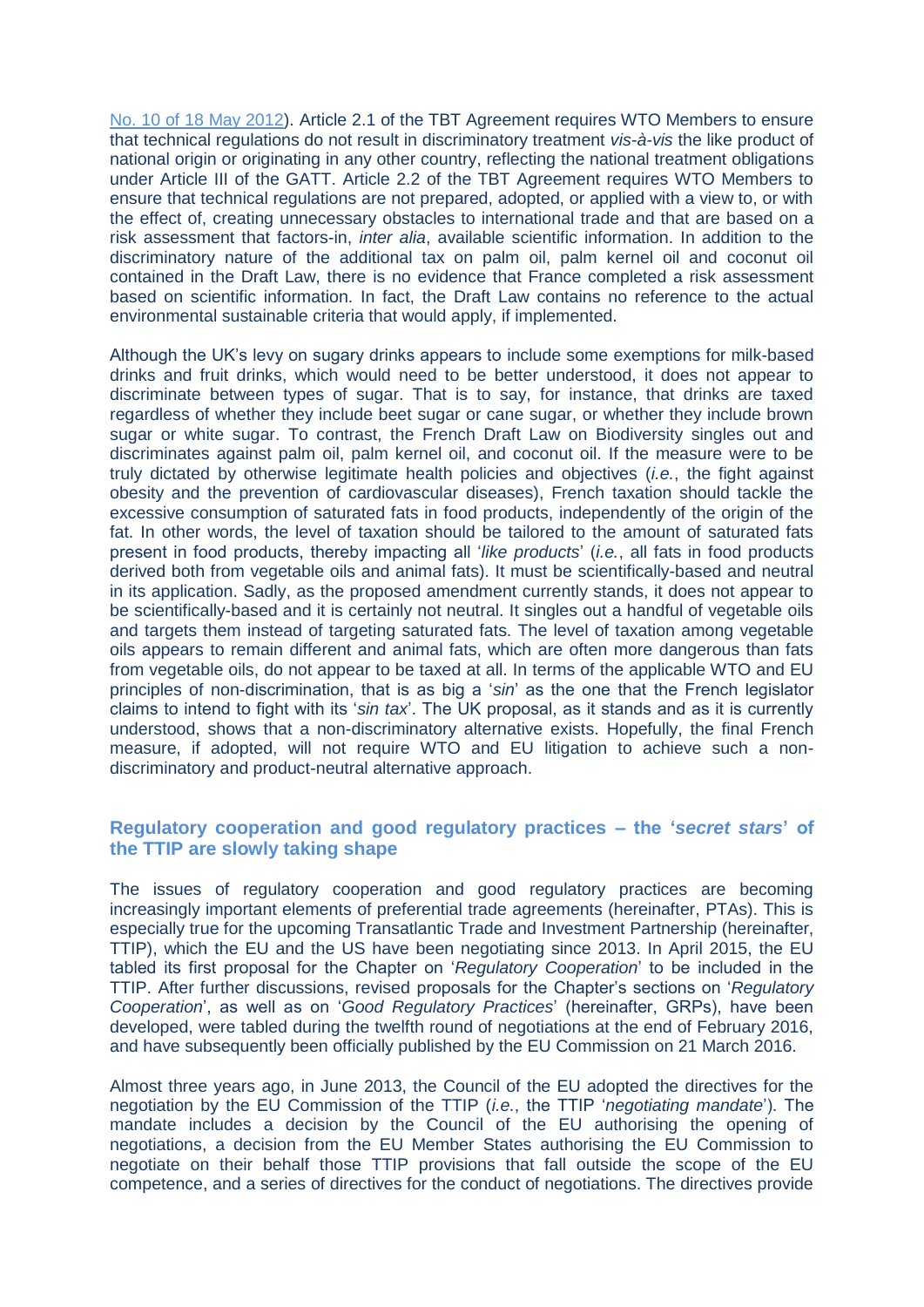that negotiations will be based on three pillars: 1) market access; 2) regulatory issues and non-tariff measures (hereinafter, NTMS) that act as barriers to trade; and 3) rules under which the agreement will operate. NTMs include all those measures, other than tariffs, that may affect trade, including border measures (such as customs procedures) and behind-theborder measures based on domestic regulation, whether at EU or US Federal level, or at EU Member State or US State level. Trade and investment between the EU and the US are affected by different regulatory environments and NTMs may result in costly procedures that businesses operating in a variety of sectors are required to comply with and which are particularly burdensome on small- and medium-sized enterprises (hereinafter, SMEs) (see *Trade Perspectives*, [Issue No. 13 of 28 June 2013\)](http://www.fratinivergano.eu/static/upload/1/1/13.06_.28_TP_issue_13_.pdf). In the public debate surrounding TTIP, regulatory cooperation has been criticised by some as a threat to democracy and sovereignty. However, the tackling of trade barriers resulting from some NTMs and establishing regulatory cooperation are vital components of TTIP negotiations aimed at improving the environment to conduct transatlantic business (see *Trade Perspectives*, [Issue](http://www.fratinivergano.eu/en/trade-perspectives/issue-number-1-15th-january-2016/)  [No. 1 of 15 January 2016\)](http://www.fratinivergano.eu/en/trade-perspectives/issue-number-1-15th-january-2016/).

While GRPs mostly apply to the domestic process of the parties to the PTA, regulatory cooperation establishes mechanisms to increase cooperation on legislation and other regulatory projects. The TTIP follows an ambitious approach regarding these two aspects. GRPs are intended to promote good governance in the domestic regulatory process, especially covering issues such as transparency, predictability and accountability. The EU has now substantially modified its proposal on GRPs. While refining the basic provisions covering definitions, scope and other general provisions, the substantial articles are much more elaborated than in the previous proposal. The new proposal places particular emphasis on assessing the impact of proposed regulatory measures on SMEs. The EU Proposal for the Good Regulatory Practices Chapter (hereinafter, the EU Proposal) expressly refers to the impact on SMEs regarding the issue of early information (Article 5(2) of the EU Proposal) and regarding the regulatory impact assessment itself (Article 8(3) of the EU Proposal). Article 6 of the EU Proposal on stakeholder consultations also provides for enhanced transparency, requiring parties to publish drafts, consultation documents, comments and explanations of the results of the consultation process. Article 7 of the EU Proposal includes an innovative mechanism, expressly allowing any natural or legal person to submit views on improvements to existing regulatory frameworks. Article 8 of the EU Proposal now provides more detailed rules on conducting regulatory impact assessments, calling on parties to consider the actual need for the proposed regulatory act (Article  $8(2)(a)$ ) thereof), to examine feasible regulatory and non-regulatory alternatives (Article 8(2)(b) thereof), as well as to assess potential short- and long-term social, economic and environmental impacts (Article 8(2)(c) thereof). A further innovation of the new proposal is the inclusion of Article 9, entitled '*Retrospective Evaluation*'. This article will require parties to periodically engage in evaluating existing regulatory frameworks and to make findings of such evaluations public. The article does not, however, specify any timeframes related to such evaluations.

The EU has also substantially modified its proposal on regulatory cooperation, refining the various aspects and taking into account the ongoing discussions with the US, as well as the discussions held during the course of 2015 with civil society, consumers, the business community and other stakeholders, the European Parliament and EU Member States. A key aspect of this new proposal is the emphasis of the domestic regulator as the future initiator of cooperation, while at the same time increasing the role of input from the public and interested stakeholders. A notable open question is the future scope of the mechanisms on regulatory cooperation as it will be limited to certain sectors of goods and services that are yet to be identified (see Article x.3 (1)(a) of the proposed Chapter on Regulatory Cooperation). The accompanying documents of the EU Commission list, as examples, the automotive, professional services and pharmaceutical sectors. The essence of regulatory cooperation is provided in the proposed Articles x.4 and x.5. Article x.4 requires parties to provide opportunities for cooperation and information-exchange, as well as to take into account the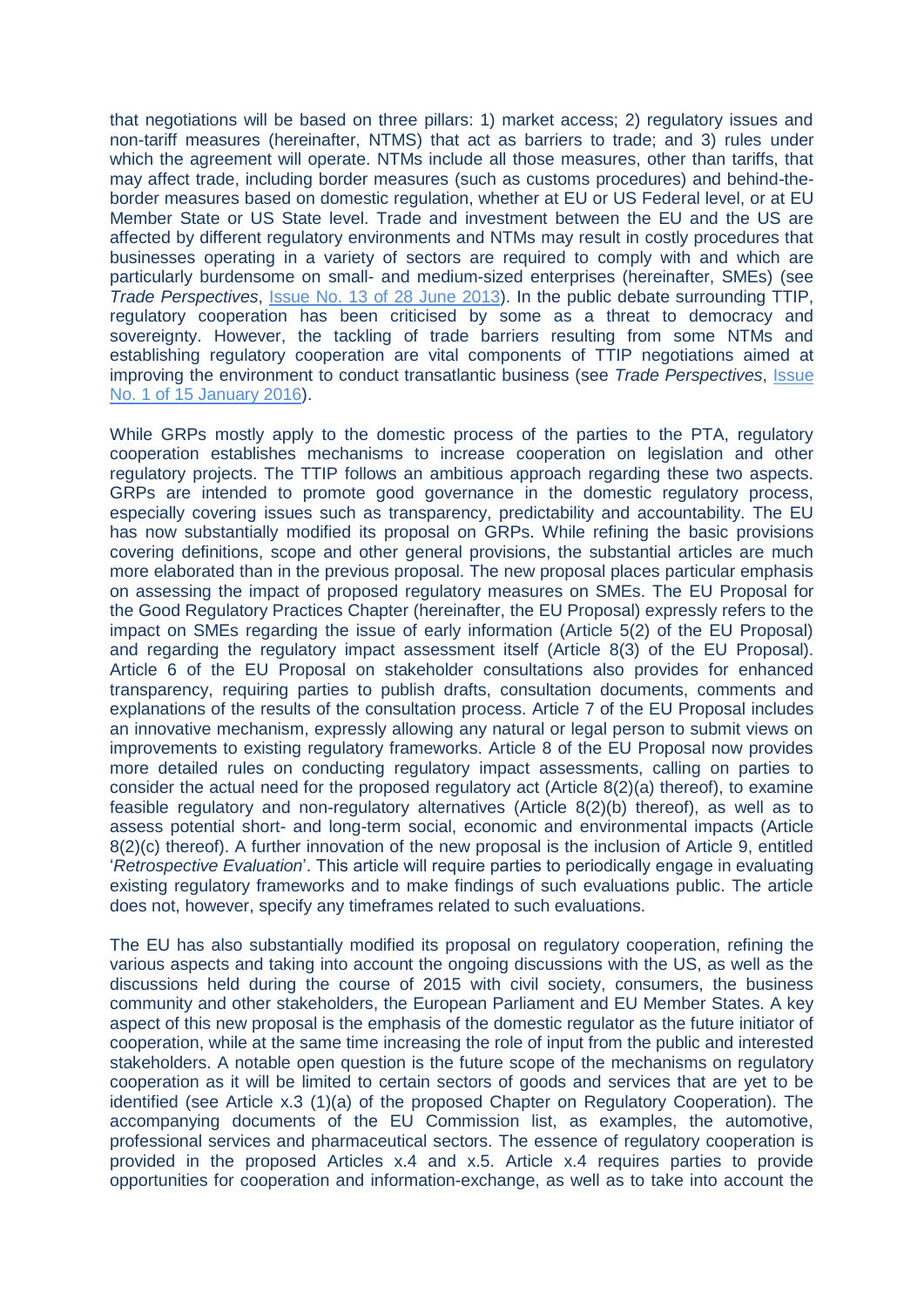approaches of the other party on the same or a related matter. Article x.5 then reiterates important aspects of regulatory coherence, namely common principles, mutual recognition and equivalence. Public participation and transparency are dealt with in the proposed Article x.6 providing, on the one side, the opportunity for the general public to review and give input on regulatory issues (Article x.6(1) of the EU Proposal) and, on the other side, establishing a '*Joint EU-US Annual Cooperation Program*', which would provide regulatory overview through consultations with a domestic *Advisory Group* composed of businesses (including SMEs), trade unions and public interest groups. The further institutional set-up of the regulatory cooperation is still left out and the proposal mentions that the EU intends to develop and submit such provisions at a later stage after the February 2016 round of negotiations. While substantial changes have been made, important aspects are still under discussion and will continue to be discussed during upcoming negotiating rounds.

With respect to regulatory issues, the EU Commission's approach in the TTIP negotiations is gradually becoming clear. In the documents accompanying the new proposals, the EU Commission expressly states the role model function of the TTIP. The EU Commission documents emphasise that the proposed TTIP provisions are intended to be innovative as regards regulatory cooperation and ambitious as regards both parties' commitment to GRPs. Moreover, they intend to serve as inspiration to third countries and help promote regulatory coherence and cooperation at the international level. This reemphasises the idea of the TTIP as a standards-setting agreement, establishing examples and standards for future agreements with other trading partners, as well as for other countries among themselves. The relatively ambitious approach by the EU and the US, as compared, for example, to the Trans-Pacific Partnership Agreement (hereinafter, TPPA), signed in February 2016 by 12 Pacific Rim countries, including the US, can be expected to be proposed in future PTA negotiations undertaken by the EU and the US. Other recent agreements also generally include such provisions, but they are usually less elaborated than the current TTIP proposals. For instance, Chapter 25 of the TPPA, on Regulatory Coherence, encompasses a good number of provisions ranging from domestic cooperation (calling on TPPA Parties to ensure that there are processes or mechanisms to facilitate the effective interagency coordination and review of proposed covered regulatory measures), GRPs (with particular emphasis on the conduct of regulatory impact assessments) and regulatory cooperation (taking a minimal approach only mandating information exchanges, dialogues and meetings between parties). Chapter 25 of the TPPA also establishes a Committee on Regulatory Coherence responsible for considering issues associated with the implementation and operation of the Chapter, as well as an article on transparency requiring parties to notify implementation measures regarding the Chapter on regulatory coherence.

The issue of regulatory cooperation and regulatory coherence is another strong example of how preferential trade agreements can and will affect and shape domestic legislation. These new EU proposals show that such changes are not only triggered by provisions on specific sectors or issues in the agreements, but also through the mechanisms put in place. This influence may, in fact, be more important and more consequential because it will establish a continuous dialogue that – at least according to the current proposals – will also be open to input from the public and interested stakeholders. While emphasising regulatory sovereignty and independence of domestic regulatory entities, the envisioned mechanism will be an important future tool to shape domestic legislation with a view to facilitate trade. The EU Commission itself, in its accompanying documents, highlights certain areas of possible future regulatory cooperation. Regulatory cooperation may, for example, allow the parties to the PTA to remove unnecessary duplication of factory inspections in pharmaceutical and medical devices products, to better share the results of medical trials, which could result in fewer risks for patients and faster approval of generic medicines; establish equivalency of parties' respective car safety requirements; and work towards harmonisation in a manner that fully respects both parties' protection levels; and generally get rid of small, but costly, differences, such as the colour of wiring, the placing of clothing labels, or unduly long approval processes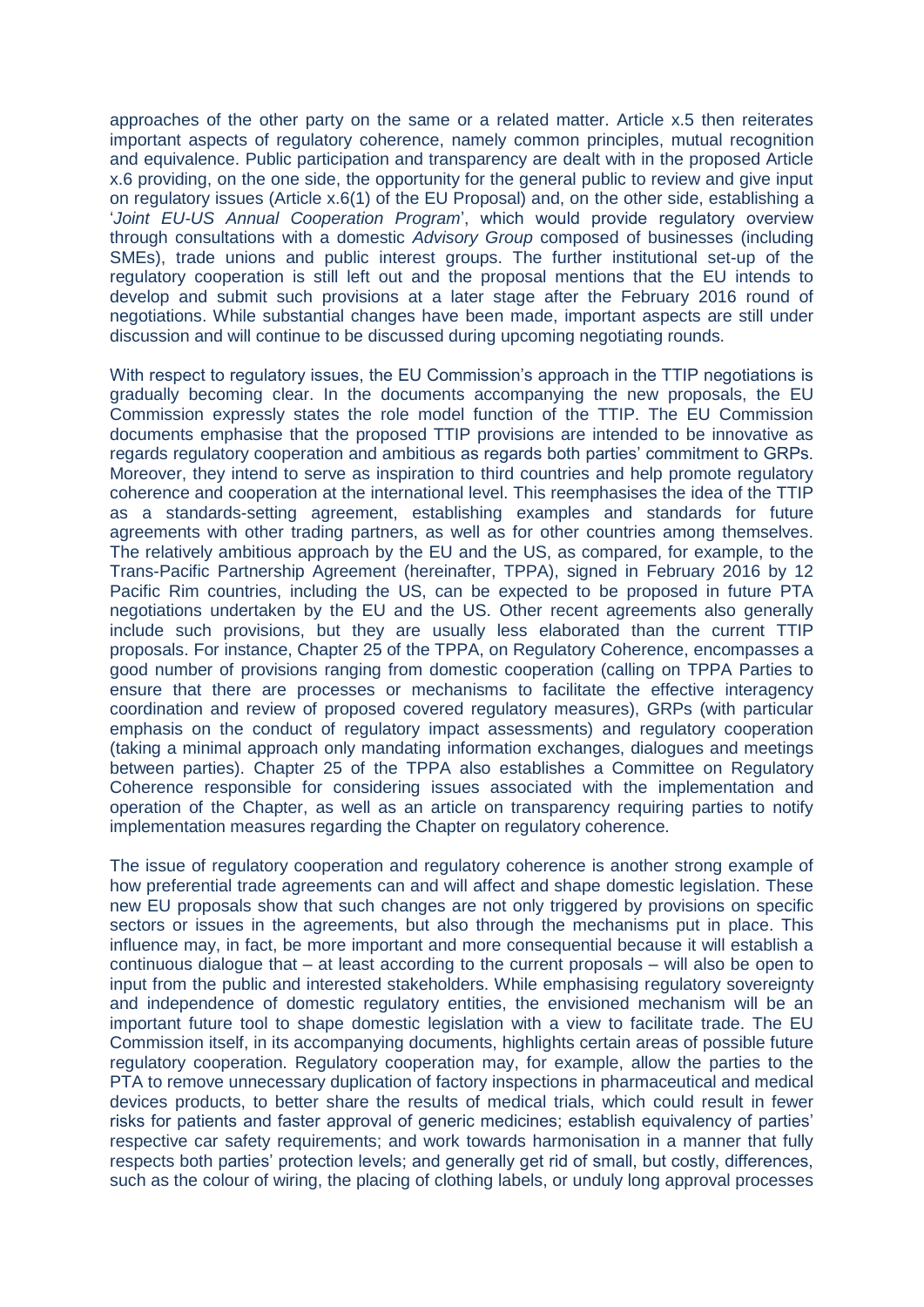for products that have already been tested and sold in one of the two parties. Considering the sectorial approach now proposed by the EU, and thus not opting for horizontal regulatory cooperation across all sectors, the issue of which sectors will be covered by the final agreement is eminently important.

Regulatory issues and the tackling of NTMs that act as barriers to trade remain at the core of the TTIP negotiations. Tariffs are already low in many sectors and thus hopes are high that the dismantling of current, and the prevention of future, trade barriers caused by regulatory incoherence and incompatibilities will deliver important trade facilitation results on both sides of the Atlantic. The EU Commission expressly highlights, in its documentation on regulatory cooperation, the need for substantiated input from stakeholders regarding legislative developments. The revised proposals, drafted after intensive discussions with interested stakeholders, show that this input should not only be given after the conclusion of the negotiations, but continue to be voiced during the negotiations. Thus, interested stakeholders need to actively follow the negotiations and make their voice heard to attain to key targets and to make sure that the relevant sectors are covered by the proposed mechanisms of regulatory cooperation. The thirteenth round of negotiations is foreseen for April 2016, and further negotiating rounds can be expected with a bimonthly frequency. Negotiations look poised to gain momentum during the course of this year and, therefore, interested parties need to act swiftly in order to have their interests considered and their suggestions incorporated into the final agreement.

## <span id="page-5-0"></span>**Seven EU Member States oppose '***hybrid***' nutrition labelling schemes**

At the Agriculture and Fisheries Council on 14 March 2016, the delegations of seven EU Member States (*i.e.*, Italy, Cyprus, Greece, Portugal, Romania, Slovenia and Spain) presented a note on "*'Hybrid' Nutrition Labelling System recommended in some Member States*". The note, *inter alia*, argues that '*traffic light*' food labelling schemes, which are aimed at classifying food as more or less '*healthy*' mainly by assigning a specific colour based on the content of certain ingredients, violate Article 35 of *Regulation (EU) No. 1169/2011 of the European Parliament and of the Council of 25 October 2011 on the provision of food information to consumers* (hereinafter, FIR).

The seven EU Member States indicate in the note that they would also like to receive an update from the EU Commission on the foreseen initiatives on this sensitive issue. Without explicitly naming it, the note appears to address, in particular, the UK's '*traffic light*' nutrition labelling scheme. In fact, in October 2014, the EU Commission initiated infringement proceedings against the UK over its '*traffic light*' nutrition labelling scheme (see *Trade Perspectives*, **Issue No. 19 of 17 October 2014**). The UK scheme is a hybrid front-of-pack (hereinafter, FoP) food labelling scheme that includes '*percentage reference intakes*' (formerly known as '*guideline daily amounts*', or GDAs) and colour coding indicating whether or not the product is high (*i.e.*, red), medium (*i.e.*, amber) or low (*i.e.*, green) in fat, saturated fat, sugar and salt (depending on its content per 100g). The scheme is, in principle, voluntary, but was recommended in June 2013 by the UK Food Standards Agency (hereinafter, FSA) and the Department of Health. The EU Commission's formal letter of notice initiating infringement proceedings stated that the EU Commission shares the objectives of public health and the fight against obesity pursued by the UK Government in recommending the scheme. However, following complaints from food and retail operators that the use of such scheme would negatively affect the marketing of several products, the EU Commission decided to open an investigation. Reportedly, a spokesperson for the EU Commission at the Agriculture and Fisheries Council meeting on 14 March 2016 was only able to comment that the infringement procedure, which concerns the legal consistency of the UK's '*traffic light*' scheme with the FIR, is pending.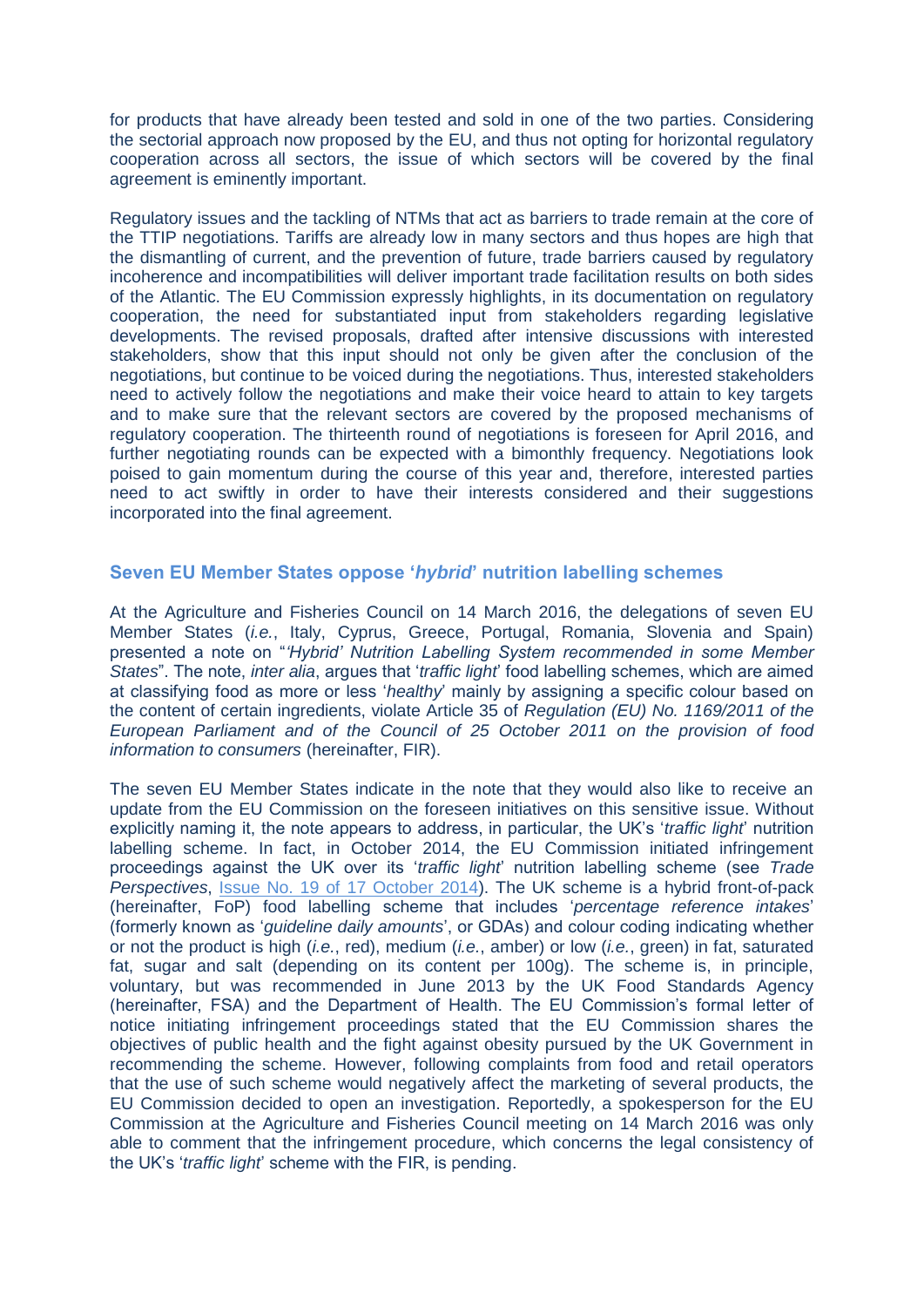As of 13 December 2016, point (l) of Article 9(1) and Article 55 of the FIR require a nutrition declaration on the labelling of all foodstuffs that includes the energy value; and the amounts of fat, saturates, carbohydrate, sugars, protein and salt (eventually supplemented by the amounts of mono-unsaturates; polyunsaturates; polyols; starch; fibre; and certain vitamins or minerals), expressed in tabular format (if space permits). On top of the mandatory forms of expression and presentation defined in the FIR, Article 35(1) of the FIR allows the energy value and the amount of nutrients to be given by other forms of expression and/or presented using graphical forms or symbols in addition to words or numbers. Such voluntary nutrition labelling cannot be given in isolation; it must be provided in addition to the full mandatory ('*back of pack*') nutrition declaration. Any additional labelling of foodstuffs must be objective, non-discriminatory and must not create obstacles to the free movement of goods. Such supplementary form of expression of the nutritional content of the food must be based on sound and scientific researches and should not mislead the consumers. It should indeed aim at facilitating consumers in understanding the contribution and importance of the food product to the energy and nutrient content of a diet.

The simplistic character of the '*traffic light*' scheme might, in certain cases, create a negative inference on products labelled with red lights and, to a lesser extent, with amber lights, in a way that suggests that the product is, comparatively speaking, from a nutritional or dietary perspective, '*inferior*' or '*worse*'. Thus, the scheme is '*negative*' in its ranking of '*bad*' nutrition contents. This may adversely affect the consumer's perception of the products in question. Misconceptions as to the nutritional quality of certain foodstuffs, such as nuts, seeds, cheese, oils and oily fish, which are naturally high in fats, may make the marketing of these products more difficult and create obstacles to trade, incidentally also '*demonizing*' products that are safe and healthy if consumed in reasonable amounts as part of a diverse and balanced diet.

Three legal issues are of particular relevance in this context: 1) whether a scheme like the UK's '*traffic light*' nutrition labelling scheme is indeed '*voluntary*'; 2) whether certain elements of such schemes can be classified as '*non-beneficial*' nutrition claims; and 3) whether the proliferation of such schemes are obstacles to the free movement of goods in the EU, contrary to the Treaty on the Functioning of the EU (hereinafter, TFEU).

Firstly, the UK '*traffic light*' nutrition labelling scheme raises concerns as to whether it is, *de facto*, voluntary. Major UK retailers signed-up to the '*traffic light*' nutrition labelling scheme, as well as some major food manufacturers and, in particular, the FSA recommended its use and provided for guidelines on how to comply with the scheme on its website. The timing of the seven countries' note, almost two years after the issue regarding the UK's scheme was first raised by the EU Commission, appears to be related to new evidence regarding a potential *de facto* barrier to trade created by the UK '*traffic light*' nutrition labelling scheme. According to *Coldiretti*, the Italian farmers association, 98% of UK retailers, including *Tesco*, *Sainsbury's*, *Asda*, *Morrisons* and *Waitrose*, use the colour labels. This puts pressure on food manufacturers, particularly small firms and own-label product suppliers, to apply the colour labels. This new evidence appears to suggest that food business operators not using the '*traffic light*' labels are being pushed out of the UK retail market. It thus appears as though the scheme is not, at least *de facto*, '*voluntary*'.

Secondly, nutrition claims are, by nature, '*beneficial claims*' because the operator, who places such claims on its products, intends to highlight something nutritionally '*positive*'. Accordingly, '*non-beneficial*' nutrition claims (like '*rich in fat*') do not fall under the scope of *Regulation (EC) No. 1924/2006 of the European Parliament and of the Council on nutrition and health claims made on foods* (hereinafter, NHCR), which states in recital 6 that "*[n]onbeneficial nutrition claims are not covered by the scope of this Regulation; Member States intending to introduce national schemes relating to non-beneficial nutrition claims should notify such schemes to the Commission and to other Member States in accordance with*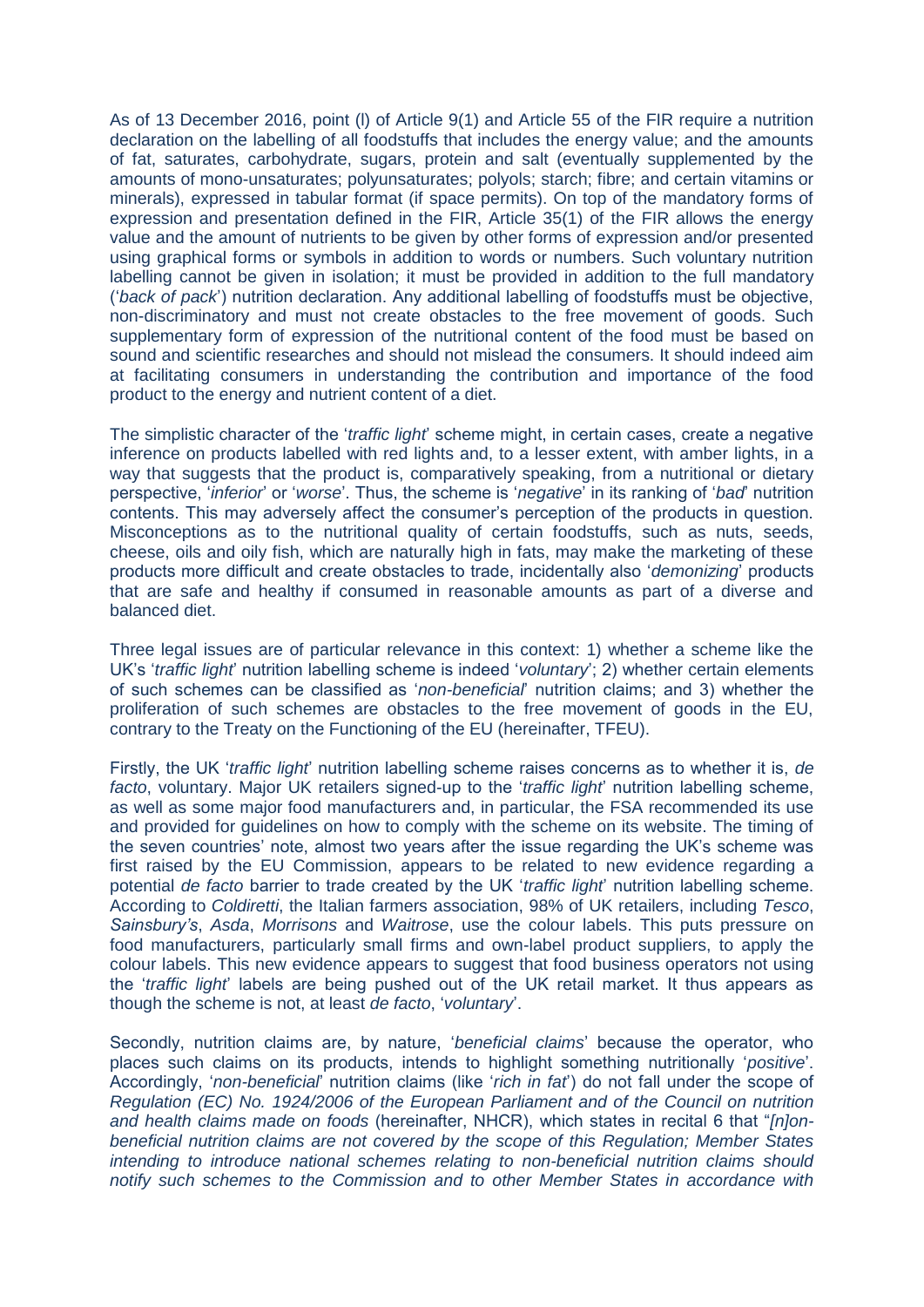*Directive 98/34/EC (...)*". Recital 46 of the FIR states, in fact, that "*[t]he declaration in the same field of vision of the amounts of nutritional elements and comparative indicators in an easily recognisable form to enable an assessment of the nutritional properties of a food should be considered in its entirety as part of the nutrition declaration and should not be treated as a group of individual claims*".

There is a societal learned association between a red light meaning '*stop*' and a green light meaning '*go*'. Arguably, a number of red traffic lights on the FoP of a product could indeed act as sort of '*non-beneficial*' nutrition claim, inasmuch as the whole group of red '*traffic lights*' could be interpreted as a claim that this product is nutritionally disadvantageous. On the other hand, a number of green colour codes could act as a '*beneficial*' nutrition claim. Arguably, the issue to address, in order to establish whether the NHCR applies, is whether the whole '*ensemble*' of the nutrition labelling given in colour codes (in its overall context) has a positive or a negative connotation and, therefore, is a claim and not a part of the nutritional declaration. It could also be argued that the '*traffic light*' scheme has the potential to have a negative effect on the UK's population. Many of the products that carry '*red lights*' have components that (in moderation) are needed for a healthy diet, such as sugars, fat and sodium. If consumers are steered towards only buying products with '*green lights*', their diets may fall short of adequate nutrition standards. In this context, a statement reportedly issued by the Italian Ministry of Agriculture, Food and Forestry cited a 2014 *YouGov* survey of over 2,000 UK citizens, which found that 70% of UK consumers interpreted a red light to signal '*do not buy*' rather than '*consume in moderation*'.

Thirdly, it has been argued that classifying foods into green, amber and red categories is overly-simplistic and does not take into account how different foods are combined in a total dietary context. In regards to the question of whether the UK scheme constitutes a barrier to trade in breach of Article 34 TFEU, it is important to note that obstacles to the free movement of goods may, according to Article 36 TFEU, be justified on grounds of, *inter alia*, the protection of health and life of humans, animals or plants. The EU Commission is the guardian of the treaties and must look for the most appropriate and the less trade restrictive means to achieve this objective, while preserving the achievements of the internal market and preventing obstacles to free movement of goods. There are concerns about EU Member States taking an individual approach, such as in the UK, as this may generate a proliferation of different national voluntary schemes across the EU. This would undermine the EU's harmonisation efforts, fragment the EU's Internal Market and cause confusion among consumers. It must be noted that, in France in particular, a number of own colour coded nutrition labelling schemes are also being developed (see *Trade Perspectives*, [Issue No. 21](http://www.fratinivergano.eu/en/trade-perspectives/issue-number-21-20th-november-2015/)  [of 20 November 2015\)](http://www.fratinivergano.eu/en/trade-perspectives/issue-number-21-20th-november-2015/).

At an event parallel to the Agriculture and Fisheries Council on 14 March 2016, organised by Italian food industry groups *Federalimentare* and *Coldiretti*, Maurizio Martina, Italy's Minister of Agriculture, criticised the '*traffic light*' labelling scheme for classifying foods with '*questionable parameters*'. As an example, Minister Martina asked how it would be possible that a litre of whole milk has a red light, while a diet soda with artificial sweeteners has all green. He reportedly went on to affirm that it is unacceptable that quality products that are certified PDO (*i.e.*, EU Protected Designation of Origin) and PGI (*i.e.*, EU Protected Geographical Origin) are classified with a red light, as it occurs with other foods that are part of the Mediterranean diet, such as fish and olive oil, or the great Italian tradition of sweets. In fact, these EU protected designations require strict adherence to certain production methods. which makes is difficult to change formulations to gain an amber or green light label. Conversely, products that do not have protected designations can freely be reformulated to get a '*green label*', changing the content of fat, sugar or salt. The '*traffic light*' labelling would thus be in contraposition with the EU quality policies because, on the one hand, PDO, PGI, TSG (*i.e.*, EU protected Traditional Specialities Guaranteed) goods are recognised as '*quality products*' at the EU level and, on the other hand, by getting a '*red label*', they could be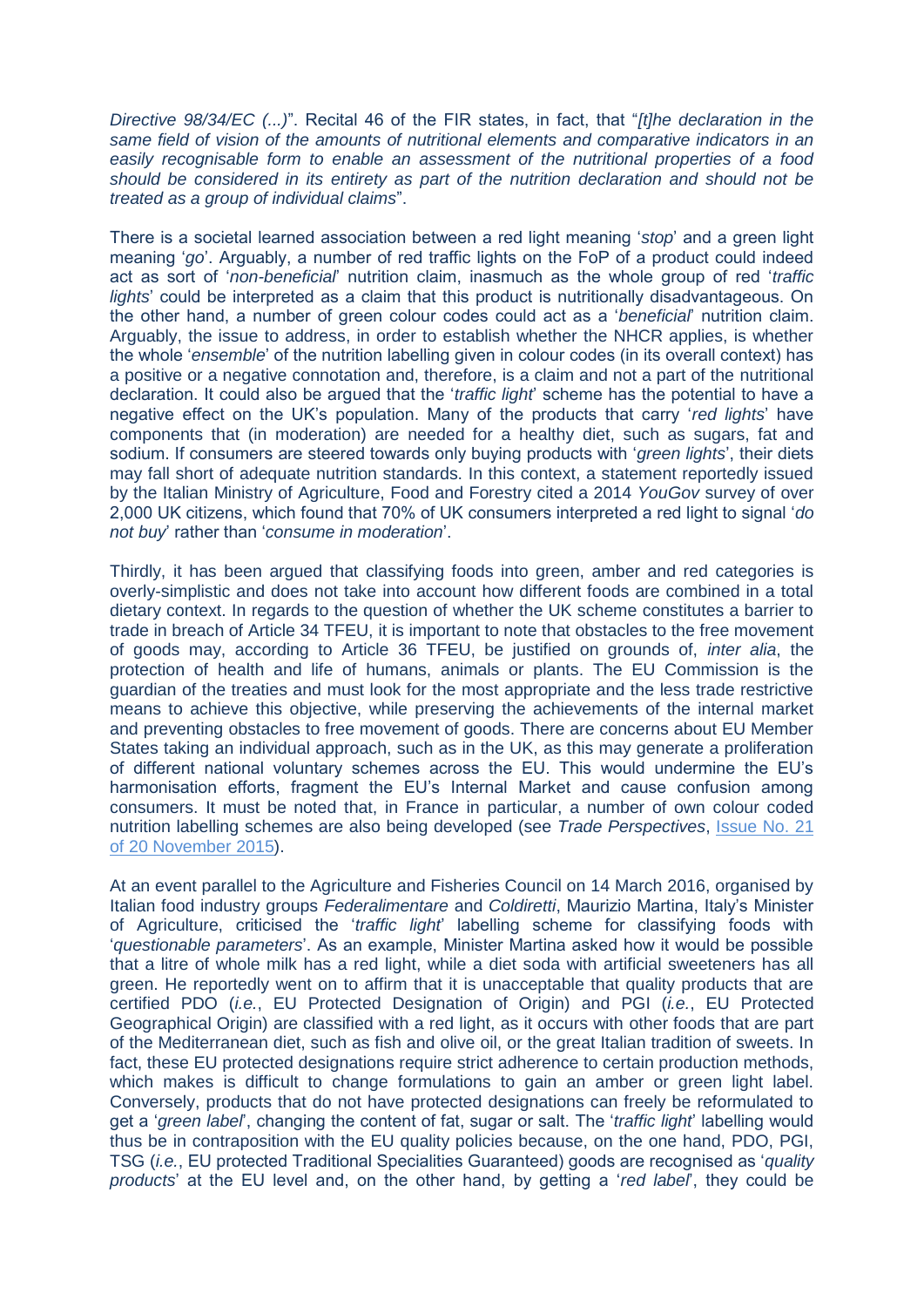identified as '*unhealthy products*' and consequently refused by the consumers. The Italian Minister Martina also emphasised that the '*traffic light*' labelling scheme is negatively affecting trade and pointed to an important matter. He referred to the results of a survey conducted by the *Nomisma Research Institute* (on the basis of data provided by *Nielsen UK*) commissioned by *Federalimentare*, which found that sales and market share for PDO Prosciutto di Parma, Parmigiano Reggiano and French Brie cheese fell after being labelled with a red '*traffic light*' due to high salt and fat levels. This ranged from an 8% fall in sales for Brie to 14% for Prosciutto di Parma and 13% for Parmigiano Reggiano, according to the report.

In a comment made to an EU Council of Ministers meeting on 14 March 2016, UK officials reportedly disagreed and said that its '*traffic light*' labelling scheme was welcomed by consumers and retail groups as a clear and consistent system to make healthier choices easier, and that it met the demands of the FIR. An EU Commission official at the meeting reportedly acknowledged that the FIR did allow different standards to be used, adding that a thorough review of its requirements was due by 2017. In fact, Article 35(5) of the FIR requires, by 13 December 2017, in the light of the experience gained, that the EU Commission submit a report to the EU Parliament and the Council on the use of additional forms of expression and presentation, on their effect on the internal market and on the advisability of further harmonisation of those forms of expression and presentation. For this purpose, EU Member States must provide the EU Commission with relevant information concerning the use of such additional forms of expression or presentation on the market in their territory. The EU Commission may accompany this report with proposals to modify the relevant provisions of the FIR.

It appears unlikely that the EU Commission will swiftly act ahead of the abovementioned impact assessment in 2017. There appears to be growing evidence that the UK's '*traffic light*' labelling scheme hinders trade in the EU, as contended by Italian industry associations. In addition, *FoodDrinkEurope*, the EU food and drink industry association, reportedly stressed that, while mandatory traffic light labelling would not be allowed under the FIR, it was not happy with optional national schemes that, "*whatever they are, are potential obstacles to the [EU's] single market*". In the next months, interested parties should continue collecting evidence as to whether the UK scheme hinders intra-EU trade. It can only be repeated that, in principle, there are no good or bad foods or single ingredients, only good or bad overall diets. Nutrition claims are strictly limited to the ones defined in Annex I to the NHCR, and as such, no additional '*non-beneficial*' claims (as, arguably, is the UK scheme) or other '*beneficial claims*' in the overall context of promotion of a product, are permitted.

#### <span id="page-8-0"></span>**Recently Adopted EU Legislation**

#### **Trade Remedies**

- *[Commission Implementing Regulation \(EU\) 2016/415 of 21 March 2016](http://eur-lex.europa.eu/legal-content/EN/AUTO/?uri=uriserv:OJ.L_.2016.075.01.0010.01.ENG&toc=OJ:L:2016:075:TOC)  [withdrawing the acceptance of the undertaking for two exporting producers and](http://eur-lex.europa.eu/legal-content/EN/AUTO/?uri=uriserv:OJ.L_.2016.075.01.0010.01.ENG&toc=OJ:L:2016:075:TOC)  [repealing Decision 2008/577/EC accepting an undertaking offered in connection](http://eur-lex.europa.eu/legal-content/EN/AUTO/?uri=uriserv:OJ.L_.2016.075.01.0010.01.ENG&toc=OJ:L:2016:075:TOC)  [with the anti-dumping proceeding concerning imports of ammonium nitrate](http://eur-lex.europa.eu/legal-content/EN/AUTO/?uri=uriserv:OJ.L_.2016.075.01.0010.01.ENG&toc=OJ:L:2016:075:TOC)  [originating in Russia](http://eur-lex.europa.eu/legal-content/EN/AUTO/?uri=uriserv:OJ.L_.2016.075.01.0010.01.ENG&toc=OJ:L:2016:075:TOC)*
- *[Commission Implementing Regulation \(EU\) 2016/387 of 17 March 2016](http://eur-lex.europa.eu/legal-content/EN/AUTO/?uri=uriserv:OJ.L_.2016.073.01.0001.01.ENG&toc=OJ:L:2016:073:TOC)  [imposing a definitive countervailing duty on imports of tubes and pipes of ductile](http://eur-lex.europa.eu/legal-content/EN/AUTO/?uri=uriserv:OJ.L_.2016.073.01.0001.01.ENG&toc=OJ:L:2016:073:TOC)  [cast iron \(also known as spheroidal graphite cast iron\), originating in India](http://eur-lex.europa.eu/legal-content/EN/AUTO/?uri=uriserv:OJ.L_.2016.073.01.0001.01.ENG&toc=OJ:L:2016:073:TOC)*